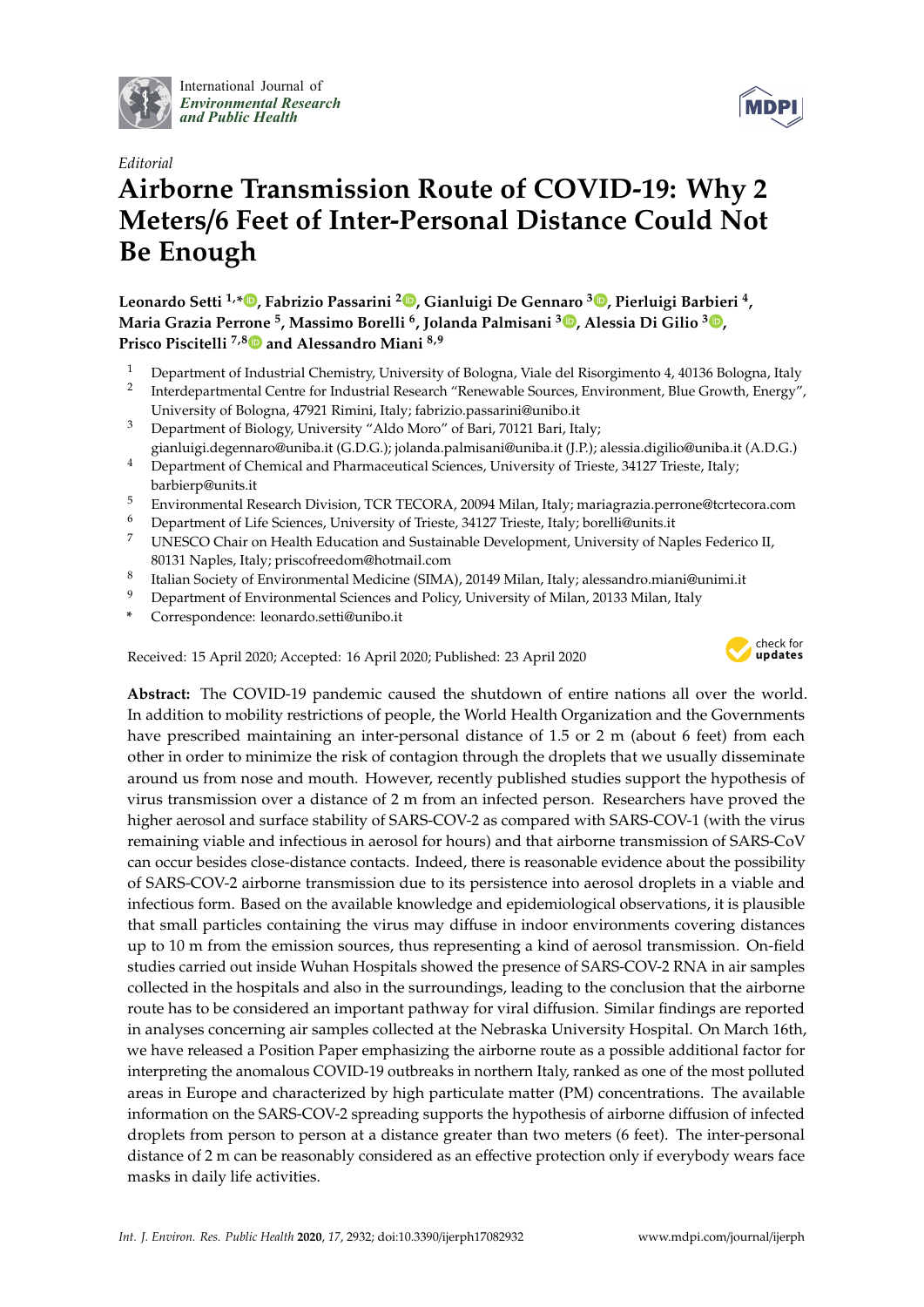**Keywords:** COVID-19; airborne transmission; social distancing; droplets; persistence

## **1. COVID-19: What Evidence Is There about a Possible Airborne Route of Transmission?**

At the end of nineteenth century, Carl Flugge hypothesized that micro-organisms were diffused from a person to another through the droplets emitted from nose and mouth at a maximum distance of 2 m. Between 1934 and 1955, William Firth Wells theorized that droplet nuclei are sufficiently small to remain suspended in the air for a long time and still be infective. Recently published studies support the hypothesis of virus transmission over a distance of 2 m from an infected person. To date, an in-depth knowledge of mechanisms underlying the transmission process is a priority both to predict the further development of the pandemic and to prevent possible outbreak relapses caused by SARS-COV-2, a virus which still needs a better understanding of its pathogenic mechanisms.

Current assumptions on COVID-19 transmission processes differ in the models simulating the fate of the virus into the air. Some of the assumptions are supported by experimental data, while others still need to be more deeply explored. However, in a recent paper by *van Doremalen* (2020), it has been demonstrated the higher aerosol and surface stability of SARS-COV-2 as compared with SARS-COV-1, with the virus remaining viable and infectious in aerosol for hours [\[1\]](#page-4-0). Although these findings come from laboratory experiments, they are enough to support the airborne transmission of SARS-COV-2 due to its persistence into aerosol droplets in a viable and infectious form. Based on the available knowledge, Morawska and Cao (2020) highlighted that small particles with viral content may travel in indoor environments, covering distances up to 10 meters starting from the emission sources, thus activating aerosol transmission [\[2\]](#page-4-1). Similarly, Paules et al. (2020) recently pointed out that the airborne transmission of SARS-COV-2 may also occur besides close distance contacts [\[3\]](#page-4-2). Both experimental and computational fluid dynamic approaches support these assumptions.

Concerning this, Sharfman et al. had already elucidated in 2016 the fragmentation processes of muco-salivary fluids once emitted through human sneeze and coughs. Fast photography application allowed them to show the physics behind size distribution of droplets and to determine the distance that viral emissions can reach [\[4\]](#page-4-3). Indeed, Asadi et al. (2019) paid more attention to the particle's number and to the size distribution of aerosol emissions occurring during human speech, discovering a high variability among individuals [\[5\]](#page-4-4). A further instrumental approach for droplet visualization in the exhalations produced during ordinary speaking was provided by Anfinrud et al. (2020), and the protective effect of face masks was evaluated as well [\[6\]](#page-4-5). Moreover, the recent insight by Bourouiba (2020) addressed the potential long distances covered by SARS-COV-2 through cough and sneeze, showing how the current knowledge on the size and number distributions of human aerosol emissions leads to consider the traditional cut-off of 5 mm used to discriminate small droplets from large ones as outdated. The same study has also highlighted that small droplets, directly emitted during a sneeze, may reach distances of 7–8 m [\[7\]](#page-4-6).

Hosotani et al. (2013) examined Computational Fluid Dynamic (CFD) simulations concerning the spread of virus bearing droplets inside selected indoor environments. By taking into account size distribution and time, CFD, simulations allowed the authors to derive the permanence times of influenza droplet clouds in public metro transportation [\[8\]](#page-4-7). Updated CFD simulations, describing the spread of SARS-COV-2 emissions by an infected shopper in indoor spaces such as a supermarket, have been provided by the Kyoto Institute of Technology (simulator available online), based on the studies carried out by Iwasaki, Yamakawa and Matsuno [\[9\]](#page-4-8).

As a result, it has been highlighted how the distance of 1–2 m among persons is not enough to safeguard from contagion risks in the absence of face masks [\[10\]](#page-4-9). Moreover, on the basis of criteria for outdoor social distancing among runners and bikers derived by CFD simulations, Bloken et al. (2020) pointed out the need for taking into account the potential effect of winds and different droplet size distributions, along with the position of the infected emitters with respect to the susceptible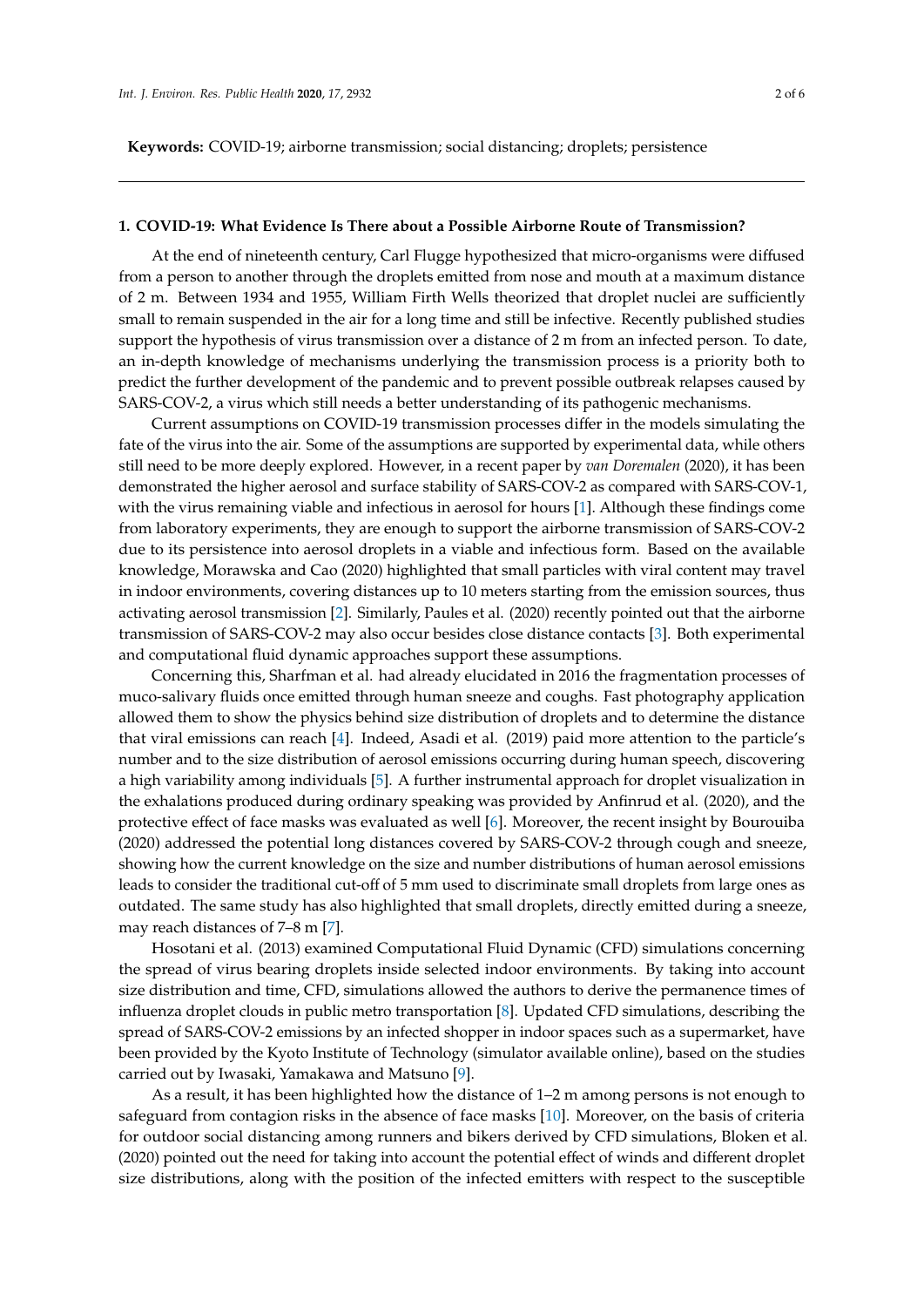receptors [\[11\]](#page-4-10). A relevant issue for the assessment of the significance of airborne viral transmission is the identification of virus viability conditions in the atmosphere. Yang et al., in two different papers (published in 2011 and 2012), investigated the association between influenza A virus viability and environmental factors such as relative humidity (RH) and aerosol composition (salt, proteins, mucus), underlining the potential impact of RH on virus survival in its aerosol carrier [\[12,](#page-4-11)[13\]](#page-4-12). As already mentioned, SARS-COV-2 and SARS-CoV-1 aerosols were prepared under laboratory conditions and deeply investigated by Van Doremalen et al. (2020), showing that the SARS-COV-2 virus may remain infectious into aerosol droplets for hours, despite the need for acquiring further knowledge on airborne virus viability [\[1\]](#page-4-0).

A number of studies investigated the interaction between airborne particles and viruses. The study carried out by Ye et al. (2016) demonstrated that Respiratory Syncytial Virus (RSV) infection, responsible for pneumonia in children due to penetration in the deepest parts of respiratory apparatus, was boosted by particle-based transport [\[14\]](#page-4-13). A positive correlation between the infection rate and the particulate matter fractions PM2.5 ( $r = 0.446$ ,  $p < 0.001$ ) and PM10 ( $r = 0.397$ ,  $p < 0.001$ ) was shown. Similar findings were reported in the paper by Cheng et al. (2017) by matching data on a daily number of measles cases and PM2.5 concentrations observed in 21 Chinese cities during October 2013 and December 2014 [\[15\]](#page-4-14). The authors highlighted that an increase in PM2.5 equal to 10  $\mu$ g/m<sup>3</sup> was significantly associated with a higher incidence of measles, providing the final recommendation to foster PM reduction strategies in order to slow down the infection diffusion rate. Following these preliminary findings, Peng et al. in 2020 provided additional evidence on the interaction between particles and viruses, demonstrating that high PM concentration levels significantly affected the measles spread in Lanzhou (China) [\[16\]](#page-4-15). Moreover, these authors suggested reducing PM concentration levels with the purpose to lower the potential risks of measles outbreaks in the exposed population.

Furthermore, specific analyses were performed on the microbiome adsorbed onto airborne particulate matter (PM2.5 and PM10) over a period of 6 months between 2012 and 2013 in Beijing city, showing the variability of microbiome composition depending on the examined month [\[17\]](#page-4-16). More specifically, the analysis of relative abundance distribution of the microbiome onto PM over the time showed the highest abundance of viruses in January and February, simultaneously with the occurrence of severe PM pollution events. Other studies dealing with the association between PM and infectious disease incidence (e.g., influenza, haemorrhagic fever with renal syndrome) confirmed that the inhalation of particles may promote virus penetration into the deepest parts of respiratory apparatus, thus enhancing the induction of infections [\[18\]](#page-5-0).

The current knowledge on coalescence phenomena suggests that the stabilization of aerosols into the atmosphere requires specific conditions of temperature (0–5  $\degree$ C) and relative humidity (90–100%). It is generally assumed that the inactivation rate of viruses into the atmosphere is promoted by an increase in temperature and solar radiation. On the contrary, high levels of relative humidity may play a key role in viral spread, resulting in an increased virulence. In this regard, Ficetola et al. (2020) recently showed that the spread of SARS-COV-2 peaked in temperate regions of the Northern Hemisphere with a mean temperature of 5 ◦C and a mean humidity of 0.6–1.0 kPa, while it decreased in warmer and colder regions [\[19\]](#page-5-1). Other studies addressed the issue of viral diffusion paying more attention to the long-range transport of pathogens associated with air masses displacement. With specific regard to viruses, a positive correlation between virus deposition rates and organic aerosols was demonstrated by Reche et al. (2018) leading the authors to the conclusion that, if compared to bacteria, virus spread could be even further [\[20\]](#page-5-2). Dust storms have been considered very effective in the spread of viruses. Ambient influenza A virus spread was shown to be promoted during the Asian dust days when dust particles levels were significantly higher than during the average days [\[21\]](#page-5-3). Another relevant case was the H5N2 avian influenza diffusion across the USA in 2015, from Iowa to the neighbour states, attributed to the transboundary spread of airborne virus carried by fine PM [\[22\]](#page-5-4). The long-range transport of airborne bacteria and viruses was associated with the formation of aggregates with both primary and secondary particles.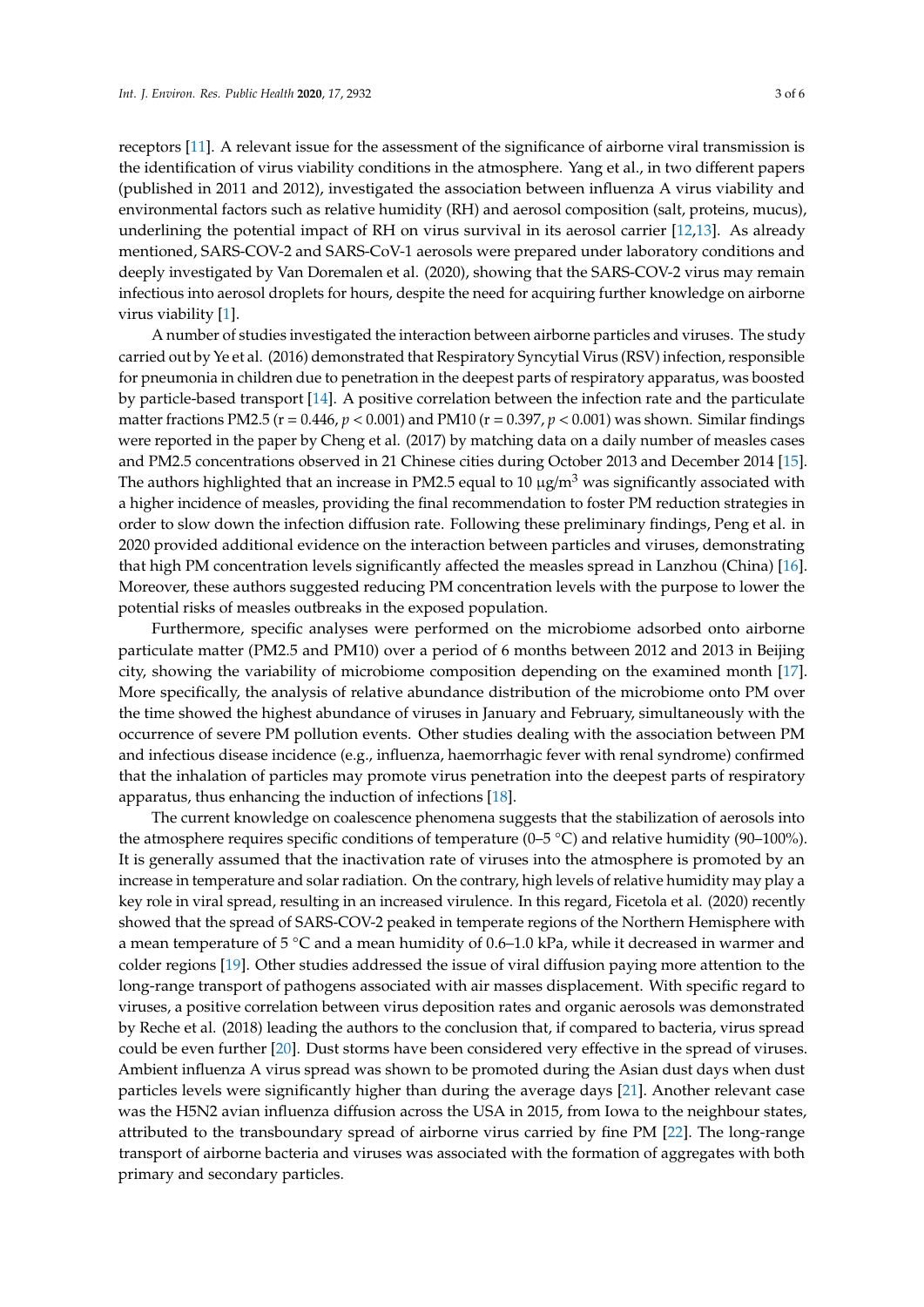Indeed, very long distances could be covered, particularly when transport occurs through the stratosphere. Unlike the troposphere, where particles may be removed via precipitation, the residence time of particles with viruses into the stratosphere is estimated to be a few days, or even some months [\[23\]](#page-5-5). It has also been highlighted that dust particles may protect the pathogens adsorbed onto their surface, allowing them to be less exposed to both radiation and toxic gases [\[24\]](#page-5-6). If the stratospheric may appear an extreme event, on-field studies from the outbreak of the epidemic may provide reliable support for the airborne route of the contagion. The presence of SARS-COV-2 on airborne particles was confirmed by on-field studies carried out by Liu et al. (2020) inside Wuhan Hospitals. SARS-COV-2 RNA was detected in air samples collected inside the hospitals and in the surroundings, leading the authors to the conclusion that the airborne route has to be considered an important pathway for contamination [\[25\]](#page-5-7). Similar findings are reported in the study of Santarpia et al., where the presence of SARS-COV-2 was detected in air samples collected at the Nebraska University Hospital [\[26\]](#page-5-8). On the contrary, airborne SARS-COV-2 presence was not confirmed in the study by Ong et al. (2020) but this negative evidence is likely to be related to a poor air sampling experimental design [\[27\]](#page-5-9).

With regard to particles' role in the viral diffusion process, we have produced a position paper emphasizing the airborne route as a possible additional factor for interpreting the anomalous outbreaks in northern Italy, ranked as one of the most polluted areas in Europe characterized by high PM concentrations [\[28](#page-5-10)[,29\]](#page-5-11). A research carried out in the U.S. by Xiao et al. seems to confirm an association between increases in particulate matter concentration and mortality rates due to COVID-19 [\[30\]](#page-5-12). The hypothesis is that aerosol droplets emitted by infected persons during sneezing, coughing or simply talking are stabilized in the air through the coalescence with PM at high concentrations and under conditions of atmospheric stability.

In addition, to test the presence of SARS-COV2 on PM, further studies should include the real-time assessment of the vitality of the virus as well as its potential virulence when adsorbed on particulate matter. Small droplets of a virus are meant, under normal conditions of clean air and atmospheric turbulence, to undergo evaporation and/or to disperse quickly into the atmosphere. When conditions of atmospheric stability and high PM concentrations occur, viruses may create clusters with the particles and, by reducing their diffusion coefficient, enhance both their residence time and abundance into the atmosphere. Finally, it must be said that air pollution could also influence the COVID-19 outbreak progression by increasing the host susceptibility to viral infection by independently increasing the baseline risk of cardiovascular events and complications, chronic obstructive pulmonary diseases (COPD), and other conditions that are known to increase the severity of the infection.

## **2. Beyond 2 m**/**6 Feet**

In conclusion, the available information about the SARS-COV-2 spreading worldwide supports the hypothesis of a model of airborne droplets from person to person at a distance greater than two meters. The potential coalescence phenomena occurring between droplets' nuclei and particulate matter are considered plausible, especially under favourable environmental conditions (e.g., low temperature and high relative humidity levels), allowing droplet nuclei to be stabilized. On the basis of the above discussed evidence, it is reasonable to describe this viral transmission model as a 'super-spread event', as demonstrated by the high estimated values of the basic reproductive number (R0) in northern Italy at the early stages of the pandemic (e.g., February 2020). Therefore, the mandatory adoption of face masks would be desirable during both the lockdown and phase 2, when the progressive return to normal life is expected. Face masks represent a barrier useful to contain viral droplets nuclei exhaled by infected people as well as adequate to reduce probability of inhalation of such droplets by the surrounding healthy persons. Moreover, more extensive distancing measures (distance among persons up to 10 m) should be adopted inside indoor environments when face masks are not used. In the case of the common use of face masks, the distance among persons could be reduced to 2 m. Most common face masks, covering the human upper airways, do not allow ACE2 proteins placed in the mucous membranes of nose and mouth to enter in contact with the virus. In outdoor conditions, droplets nuclei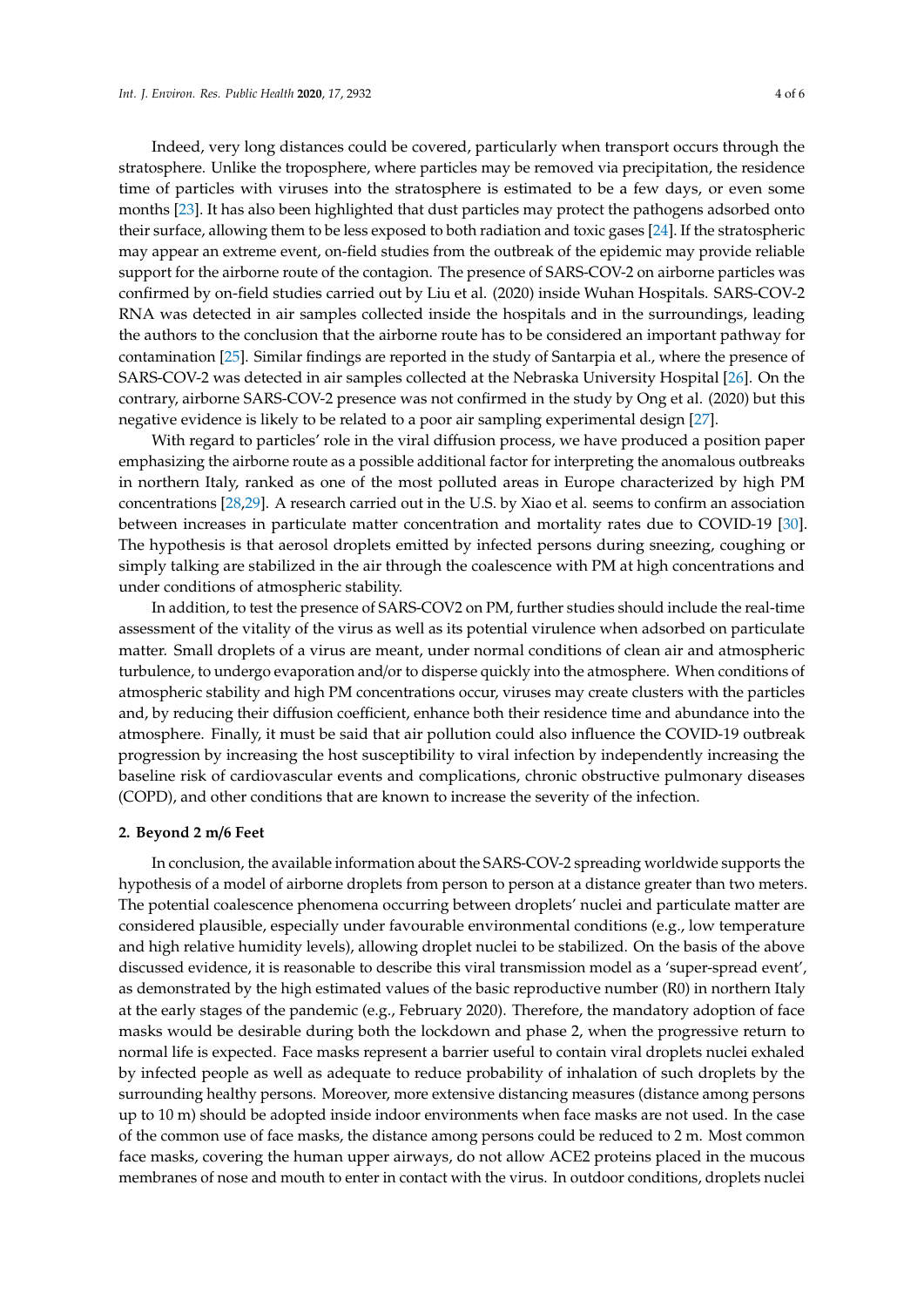are subjected to higher dispersion in the atmosphere—even if aggregated to particulate matter—and, in the absence of face mask, a low risk of contagion is guaranteed even for inter-personal distance shorter than 10 meters. Finally, the scientific evidence about the association among PM levels and SARS-COV-2 spreading points out the opportunity to strengthen strategies for the reduction of PM emitted by anthropogenic sources, as well as to mitigate citizens' exposure to PM and uncontrolled aerosols.

**Author Contributions:** L.S., F.P., G.D.G., P.B., M.G.P., M.B., J.P., A.D.G., P.P. and A.M. conceived, wrote and revised the manuscript. All authors have read and agreed to the published version of the manuscript.

**Funding:** No external fundings.

**Conflicts of Interest:** All authors declare no conflict of interests.

## **References**

- <span id="page-4-0"></span>1. Van Doremalen, N.; Bushmaker, T.; Morris, D.H.; Holbrook, M.G.; Gamble, A.; Williamson, B.N.; Lloyd-Smith, J.O. Aerosol and Surface Stability of SARS-CoV-2 as Compared with SARS-CoV-1. *N. Engl. J. Med.* **2020**, *382*, 1564–1567. [\[CrossRef\]](http://dx.doi.org/10.1056/NEJMc2004973) [\[PubMed\]](http://www.ncbi.nlm.nih.gov/pubmed/32182409)
- <span id="page-4-1"></span>2. Morawska, L.; Cao, J. Airborne transmission of SARS-CoV-2: The world should face the reality. *Environ. Int.* **2020**, *139*, 105730. [\[CrossRef\]](http://dx.doi.org/10.1016/j.envint.2020.105730) [\[PubMed\]](http://www.ncbi.nlm.nih.gov/pubmed/32294574)
- <span id="page-4-2"></span>3. Paules, C.I.; Marston, H.D.; Fauci, A.S. Coronavirus infections—More than just the common cold. *JAMA* **2020**, *323*, 707–708. [\[CrossRef\]](http://dx.doi.org/10.1001/jama.2020.0757) [\[PubMed\]](http://www.ncbi.nlm.nih.gov/pubmed/31971553)
- <span id="page-4-3"></span>4. Scharfman, B.E.; Techet, A.H.; Bush, J.W.M.; Bourouiba, L. Visualization of sneeze ejecta: Steps of fluid fragmentation leading to respiratory droplets. *Exp. Fluids* **2016**, *57*, 24. [\[CrossRef\]](http://dx.doi.org/10.1007/s00348-015-2078-4) [\[PubMed\]](http://www.ncbi.nlm.nih.gov/pubmed/32214638)
- <span id="page-4-4"></span>5. Asadi, S.; Bouvier, N.; Wexler, A.S.; Ristenpart, W.D. The coronavirus pandemic and aerosols: Does COVID-19 transmit via expiratory particles? *Aerosol Sci. Tech.* **2020**, 1–4. [\[CrossRef\]](http://dx.doi.org/10.1080/02786826.2020.1749229) [\[PubMed\]](http://www.ncbi.nlm.nih.gov/pubmed/32308568)
- <span id="page-4-5"></span>6. Anfinrud, P.; Bax, C.E.; Stadnytskyi, V.; Bax, A. Could SARS-CoV-2 be transmitted via speech droplets? *medRxiv* **2020**. [\[CrossRef\]](http://dx.doi.org/10.1101/2020.04.02.20051177)
- <span id="page-4-6"></span>7. Bourouiba, L. Turbulent gas clouds and respiratory pathogen emissions: Potential implications for reducing transmission of COVID-19. *J. Am. Med. Assoc.* **2020**. [\[CrossRef\]](http://dx.doi.org/10.1001/jama.2020.4756)
- <span id="page-4-7"></span>8. Hosotani, N.; Yamakawa, M.; Matsuno, K. Numerical simulation for behavior of virus in an indoor environment. *Jpn. Soc. Mech. Eng.* **2013**, G0401-01. [\[CrossRef\]](http://dx.doi.org/10.1299/jsmefed.2013)
- <span id="page-4-8"></span>9. Iwasaki, R.; Yamakawa, M.; Matsuno, K. G613 Transmission Simulation of virus droplet under the indoor environment. In Proceedings of the Fluids Engineering Conference, Incheon, Korea, 18–21 March 2012; pp. 549–550. [\[CrossRef\]](http://dx.doi.org/10.1299/jsmefed.2012.549)
- <span id="page-4-9"></span>10. Parshina-Kottas, Y.; Saget, B.; Patanjali, K.; Fleisher, O.; Gianordoli, G. This 3-D Simulation Shows Why Social Distancing Is So Important" NY Times. Available online: https://[www.nytimes.com](https://www.nytimes.com/interactive/2020/04/14/science/coronavirus-transmission-cough-6-feet-ar-ul.html)/interactive/2020/ 04/14/science/[coronavirus-transmission-cough-6-feet-ar-ul.html](https://www.nytimes.com/interactive/2020/04/14/science/coronavirus-transmission-cough-6-feet-ar-ul.html) (accessed on 14 April 2020).
- <span id="page-4-10"></span>11. Blocken, B.; Malizia, F.; van, Druenen, T.; Marchal, T. Towards Aerodynamically Equivalent COVID19 1.5 m Social Distancing for Walking and Running. 2020. Available online: http://[www.urbanphysics.net](http://www.urbanphysics.net/Social%20Distancing%20v20_White_Paper.pdf)/Social% [20Distancing%20v20\\_White\\_Paper.pdf](http://www.urbanphysics.net/Social%20Distancing%20v20_White_Paper.pdf) (accessed on 14 April 2020).
- <span id="page-4-11"></span>12. Yang, W.; Elankumaran, S.; Marr, L.C. Concentrations and size distributions of airborne influenza A viruses measured indoors at a health centre, a day-care centre and on aeroplanes. *J. R. Soc. Interface* **2011**, *8*, 1176–1184. [\[CrossRef\]](http://dx.doi.org/10.1098/rsif.2010.0686)
- <span id="page-4-12"></span>13. Yang, W.; Elankumaran, S.; Marr, L.C. Relationship between Humidity and Influenza A Viability in Droplets and Implications for Influenza's Seasonality. *PLoS ONE* **2012**, *7*, e46789. [\[CrossRef\]](http://dx.doi.org/10.1371/journal.pone.0046789)
- <span id="page-4-13"></span>14. Ye, Q.; Fu, J.-F.; Mao, J.-H.; Shang, S.-Q. Haze is a risk factor contributing to the rapid spread of respiratory syncytial virus in children. *Environ. Sci. Poll. Res.* **2016**, *23*, 20178–20185. [\[CrossRef\]](http://dx.doi.org/10.1007/s11356-016-7228-6) [\[PubMed\]](http://www.ncbi.nlm.nih.gov/pubmed/27439752)
- <span id="page-4-14"></span>15. Chen, G.; Zhang, W.; Li, S.; Williams, G.; Liu, C.; Morgan, G.G.; Jaakkola, J.J.K.; Guo, Y. Is short-term exposure to ambient fine particles associated with measles incidence in China? A multi-city study. *Environ. Res.* **2010**, *156*, 306–311. [\[CrossRef\]](http://dx.doi.org/10.1016/j.envres.2017.03.046) [\[PubMed\]](http://www.ncbi.nlm.nih.gov/pubmed/28388516)
- <span id="page-4-15"></span>16. Peng, L.; Zhao, X.; Tao, Y.; Mi, S.; Huang, J.; Zhang, Q. The effects of air pollution and meteorological factors on measles cases in Lanzhou, China. *Environ. Sci. Pollut. Res.* **2020**, 1–10. [\[CrossRef\]](http://dx.doi.org/10.1007/s11356-020-07903-4) [\[PubMed\]](http://www.ncbi.nlm.nih.gov/pubmed/32030582)
- <span id="page-4-16"></span>17. Qin, N.; Liang, P.; Wu, C.; Wang, G.; Xu, Q.; Xiong, X.; Knight, R. Longitudinal survey of microbiome associated with particulate matter in a megacity. *Genome Biol.* **2020**, *21*, 1–11. [\[CrossRef\]](http://dx.doi.org/10.1186/s13059-020-01964-x) [\[PubMed\]](http://www.ncbi.nlm.nih.gov/pubmed/32127018)